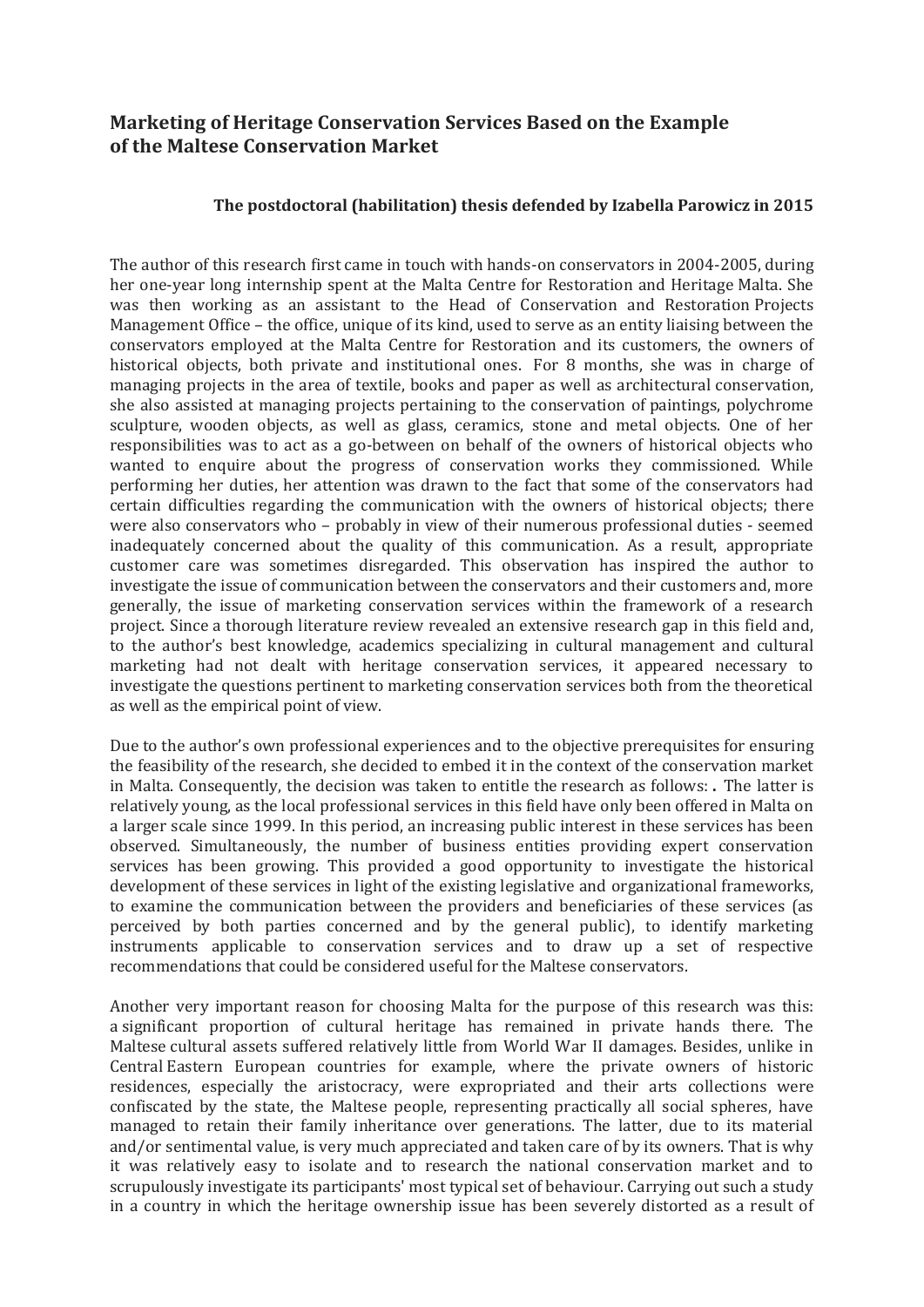historical developments, would be less, if at all, feasible. The results obtained in those European countries in which the expropriation or confiscation of historical objects took place could also be rather ambiguous from a sociological point of view. In these countries, many former owners, or heirs, of historical objects, who should be the natural, most obvious and perhaps most conscientious customers of conservation services, have lost or been dispossessed of their inheritance and, automatically, their interest in these services is either reduced to treatment of the few objects still remaining in their hands or, in extreme cases, does not exist at all. Over time, demand in the conservation market has been deformed and diminished there.

Also, for technical reasons, Malta appeared to be one of the best-predestined European countries for the purpose of such a research. Its relatively small size (316 square km) allowed carrying out a comprehensive study of the issue of conservation marketing and of the contribution thereof to a more sustainable preservation of national cultural heritage. Malta's small population (452,515 inhabitants) allowed carrying out a study on a representative sample of local people and to gather results that distinguish themselves with a large explanatory power. This was a great advantage as far as reaching the goals of the research is concerned, as carrying out an analogical countrywide research on a comparably representative proportion of population would not be feasible in any larger European country. The particular cultural, economic, historical and social circumstances pertinent in the case of Malta, and the insular character of the latter, were obviously taken into account. Nevertheless, since it was desired that the results obtained be relevant for the providers of conservation services regardless of their location, an additional survey was conducted among conservators providing their services worldwide so as to be able to verify the local findings in a global context.

Another advantage pertaining to choosing Malta as the location for this research was that, in this country, the conservation services market is only minimally regulated by the state (such regulations concern only built heritage and are discussed in chapter 4). Data were available concerning the purest possible form of market, wherein the decisions of both parties taking part in a service encounter, namely private providers of conservation services and individuals being their private customers, are not burdened with any external restrictions imposed by law or third parties, or by bureaucratic constraints. Malta therefore offered the perfect conditions for analysing marketing relations; observations made in such conditions were of inestimable worth for drawing up theoretical principles for marketing of this branch of services, which had so far not been analysed from the above point of view.

This study consists of a theoretical analysis grounded in the field of marketing research. In chapter 2, the research methodology applied for the purpose of this project is discussed. In particular, data collection methods, research techniques as well as selected research design selected are presented and their applicability in this particular case is analysed.

Chapter 3 of this research deals with the theoretical aspects of conservation marketing. Based on a scrupulous analysis of the existing literature in kindred areas of services marketing, theoretical frameworks of marketing conservation services are generated. The extent to which the interdependencies and rules typical for the discipline of services marketing are applicable to the very particular, unique field of conservation services are examined. The most important dissimilarities between any other types of services and heritage conservation are identified, as well as the main reasons for which an exclusive marketing approach should be applied in the latter case. These theoretical frameworks are additionally grounded in the empirical research presented in the subsequent chapters.

Subsequently, the Maltese conservation market is analysed. Chapter 4 deals with the supply side analysis thereof. At the outset, the historical development of conservation services in Malta is thoroughly discussed taking into consideration the evolution of the respective legislation. The institutions and business entities active on the conservation market are described, including their personal and professional capacities, existing potential, know-how, their development